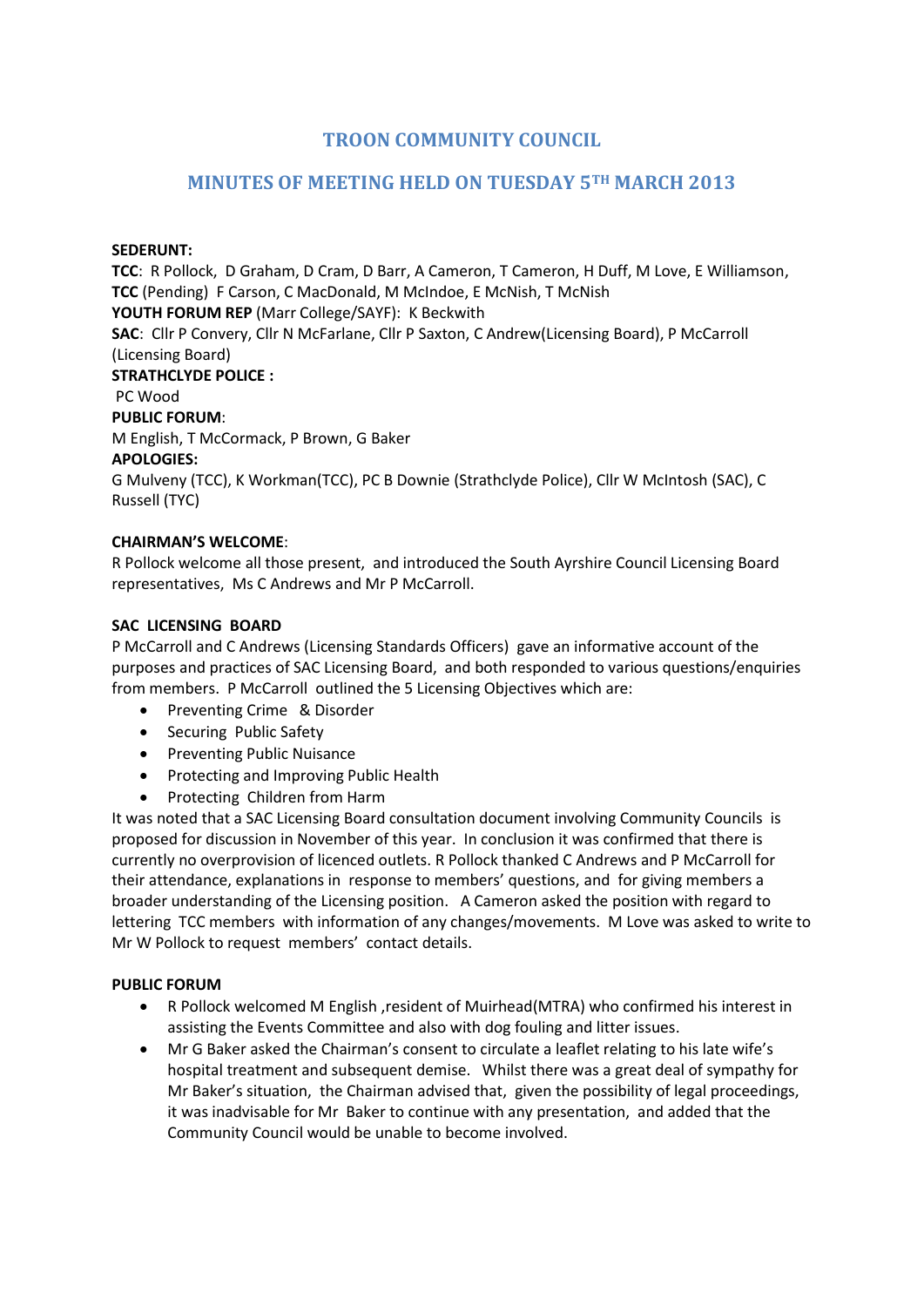### **POLICE REPORT**

PC Wood confirmed his awareness of issues raised previously. Of 41 crimes committed over the past month, the detection rate is currently 21 with the situation obviously ongoing. The issue of public safety at the footpath between Muirhead and Marr College is now under scrutiny, and the situation regarding investigations of housebreaking, garden sheds is also ongoing. In response to a questioned large police presence at the Wilson Avenue/Hunter Avenue area, he confirmed that this was a patrolling initiative. In response to a question re litter dumping, he confirmed that 2 witnesses to such action would make this a police matter.

# **APPROVAL OF MINUTES**

The Minutes of  $5<sup>th</sup>$  February were approved by E Williamson, and this was seconded by D Graham, with the amendment requested by Councillor N McFarlane later in her Councillors' Report that the second item on her report should read as follows:

**"an out of date (2005) list for civic awards which she had received from W Pollock SAC."** The record of this Meeting has been duly amended.

### **MATTERS ARISING**

# **Destruction of concrete bollards at Merrick Avenue**

Mr McCormack reported that whilst some repair had been carried out at the electricity junction box, bollards at that area had once again been damaged due to parking of an articulated delivery vehicle with ensuing debris scattered. R Pollock re-emphasised that the issue should be reported to the police, and stressed the necessity to obtain a Police Report number in order to promote action. M Love was asked to write to the Roads Dept of SAC to request repairs to the bollards.

# **Public Banners, Identification Badges,HV Bibs, TCC Logo**

R Pollock confirmed that HV Bibs are now on order; TCC is still awaiting permission from SAC with regard to display of information banners; design of badges is still under consideration. **Website**

R Pollock confirmed that a quote has been received from Outbox 4, and it was agreed that R Pollock and D Graham would progress the matter, with consideration being given to content, updating and maintenance matters, and a possible training requirement for members with regard to input.

### **Troon Walks**

C Howell (SAC) has shown interest and may be in a position to assist with funding. An additional contact R Shipley (SAC) will be contacted by D Graham.

### **Road Surface at Cemetery**

Cllr Convery re-confirmed that repairs are scheduled, but spoke of costs and of budgetary constraints. E Williamson spoke of situations when repairs to roads are not the Council's responsibility, but that of Scottish Water. M Love was asked to write to SAC with regard to conveying to Scottish Water their responsibility for some repairs.

### **YOUTH FORUM**

K Beckwith delivered his informative reports on the following: **Marr College**:

- **Litter** The head teacher is currently involved with both pupils and staff in any attempt to tackle this problem; new bins have been purchased; the Rotary Club have teamed up with the school's ECO group to devise strategies; and emphasis has been placed on a need for a positive rather than negative approach
- **Dog Fouling** Taken very seriously by the school with signs/stencils from SAC being utilised; and a request from the head teacher for any possible assistance forthcoming from the Community Council with especial regard to the Playing Field area.
- **School Show** Once again this will not take place this year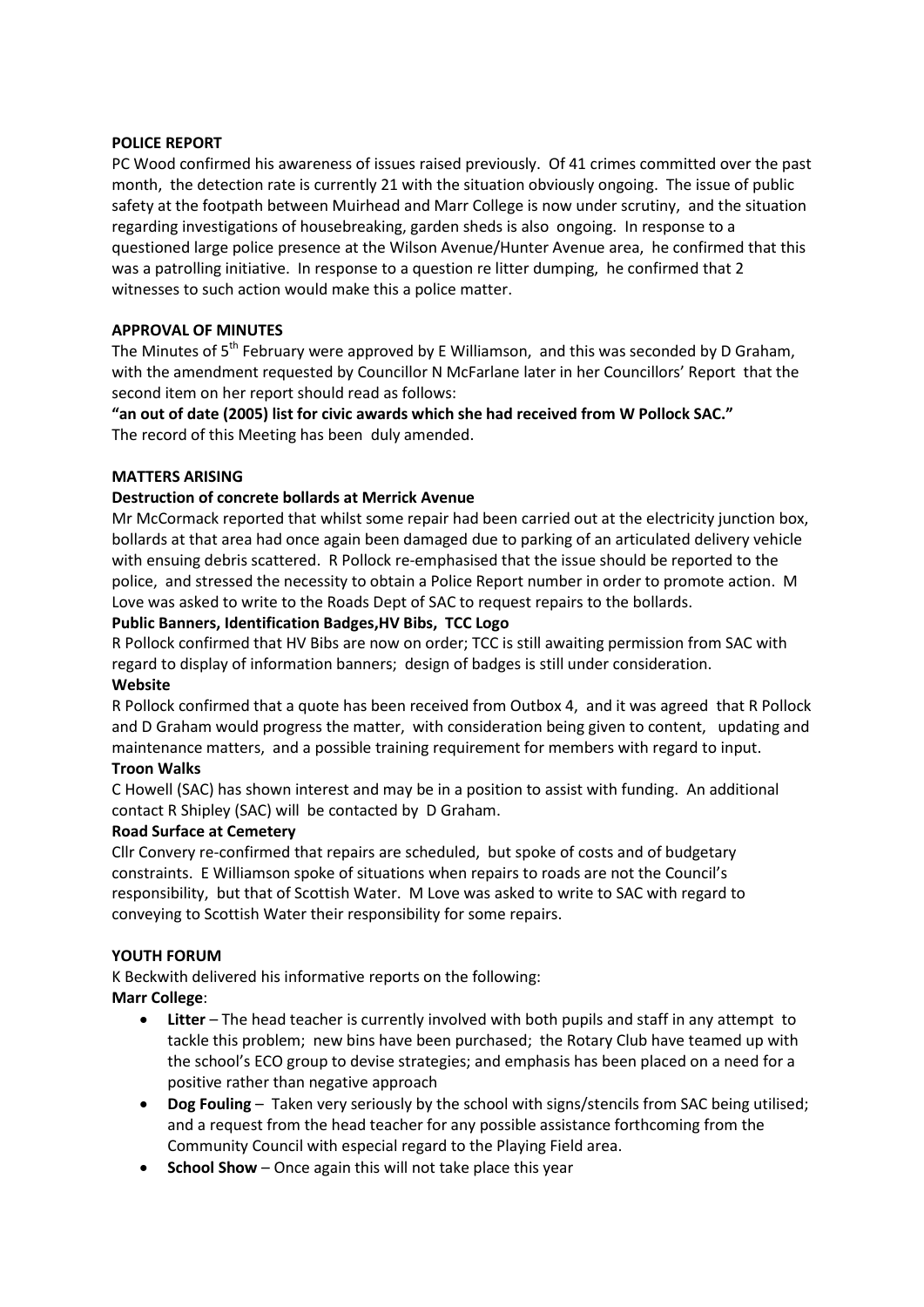At this point M English of MTRA offered his services regarding assistance with the tidy up scheme, with emphasis on litter picking being carried out especially on playing field areas.

Discussion followed on the necessity to involve more young people in the affairs of the community ; of the possibility of a suggestion box; and access to the proposed new Web Site.

Keir Beckwith was asked by F Carson (MTRA) to canvas views of pupils with regard to the lighting problems at the Muirhead Access Path.

### **South Ayrshire Youth Forum**

- The new initiative "SAYF HOT 100" with Troon having filled 9 out of the 100 positions
- Youth Forum Awards The Awards Ceremony which took place in December was very well attended and was a successful evening with an accompanying mixture of entertainment from various musical performers.
- Robert the Bruce Trail The Association of South Ayrshire Community Councils have asked SAYF to create a film for this project
- AGM SAYF will hold their AGM later this month
- SYP All SAC schools will receive information in the form of manifestos, presentations and videos with voting commencing on 4<sup>th</sup> March via internet using Young Scot Cards

### **CORRESPONDENCE**

**Outgoing**

- SAC Ltr to W Pollock re position of Treasurer
- SAC Ltr to E Howat) re Muirhead Access Path

### **Incoming**

- Community Noticeboard Facilities
- Bruce Trail
- SAC Acknowledgement of letter re Muirhead Access Path

### **COUNCILLORS' REPORTS**

**Cllr P Convery** spoke of the following:

- The pick-up point for Queen Margaret Academy pupils at the top of Logan Drive not being a designated point
- Frustration at the lack of progress re repairs at Ramsay Court
- Difficulties re Muirhead Primary School vandalism situation, and of police patrolling; in addition he made mention of the issue of the Muirhead to Marr College pathway, and of liaising with police regarding a safety audit taking place
- Graffiti at premises in Barassie Street
- Full Confidential Council I Meeting on Monday  $4<sup>th</sup>$  March with single item on the Agenda

**Councillor P Saxton** spoke of the following:

- His apologies for the situation which prevailed at Ramsay Court
- A proposed Public Meeting re Welfare Forms, with an intended distribution of approx. 34,500 information leaflets.

**Councillor N McFarlane** spoke of the following:

- The presence of Mr G Baker at the meeting
- Freezing of Council Tax, with no funding put into the Roads budget this year
- The intention of NE Troon developers to erect a Shelter at Deveron Road
- The serious vandalism problem at Muirhead Primary School
- The traffic control bumps at Marr College causing some damage to cars and the necessity for them to be painted
- Of The Anchorage Hotel being in liquidation

At this point discussion followed on the position of vandalism at Muirhead Primary School and its environs, with suggestions ranging from locking school gates (which is unviable due to lack of access for police vehicles),